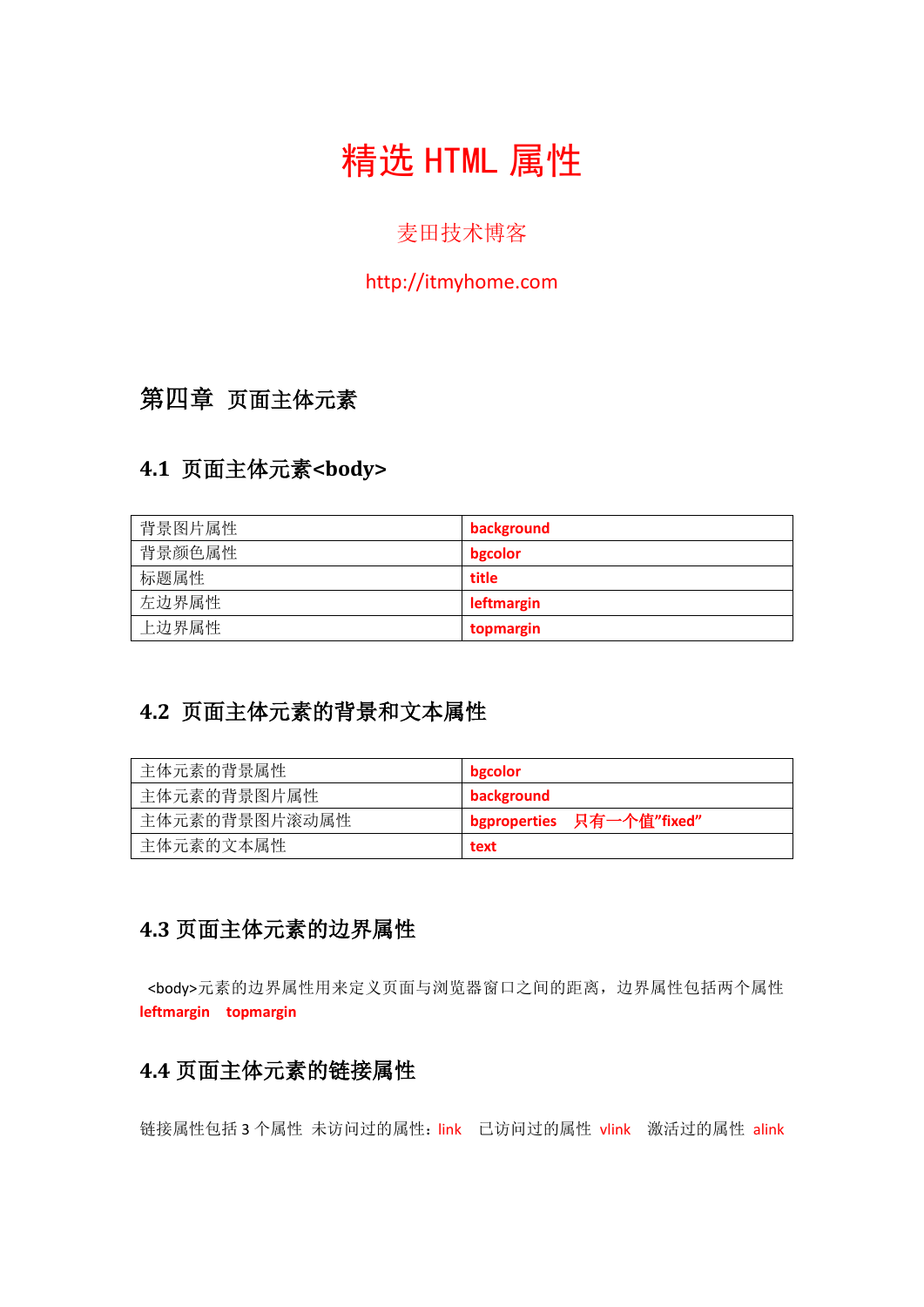### **4.5** 页面主体元素的样式属性

页面主体元素的样式属性用来给页面内容定义级联样式表,其中包括 style 属性和 class 属性

## **4.6** 背景音乐的使用

页面中添加背景音乐的元素是<bgsound>其中包括音乐地址属性 src 和重复属性 loop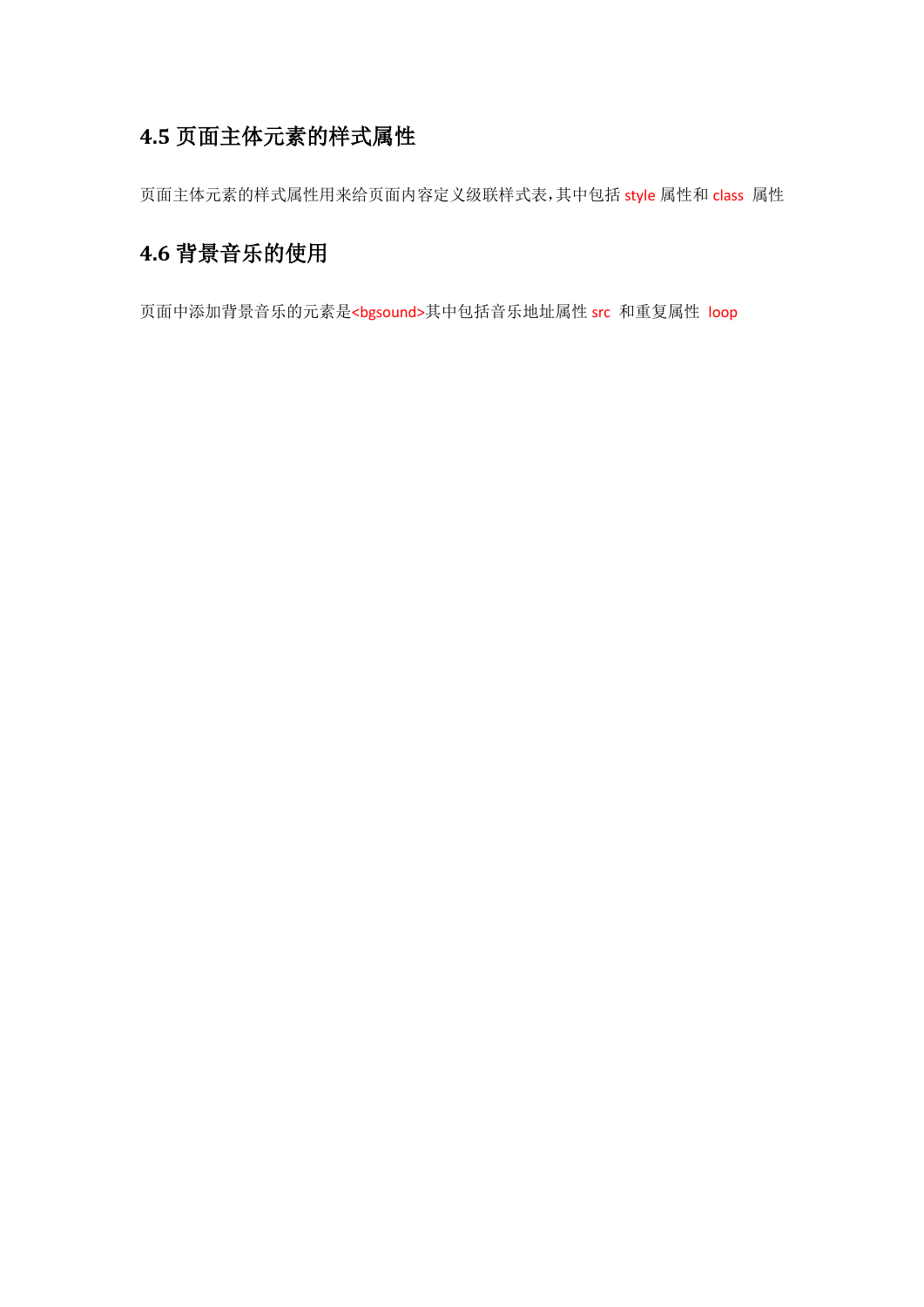## 第五章 文本元素

#### **5.1** 文本元素简介

在 XHTML 中, 用来控制文本显示的元素可以分为以下几类

1,用来控制段落文本的元素,包括<div>元素 <p>元素,他们用来控制段落文本的对齐, 显示 位置,样式等。

2,用来控制文本标题的元素,包括**<h1>**、**<h2>**、**<h3>**、**<h4>**、**<h5>**、**<h6>**公 6 个元素,他们 用来控制标题文本的大小,加粗方式等。

3,用来控制文本中文字格式的元素,包括<em>、<strong>、<sup>、<small>等元素,他们用来控 制内容中文字的显示大写,显示方式等.

4 用来控制文本的换行,格式和间隔的元素,包括**<br>**、**<pre>**、**<blockquote>**、**<hr>**等元素, 他们用来分隔文本内容,或者设置文本格式

#### **5.2** 区域元素**<div>**

| 对齐属性     | align  |
|----------|--------|
| 标题属性     | title  |
| 取消自动换行属性 | nowrap |
| 标记属性     | id     |

#### **5.3** 段落元素**<p>**

| 对齐属性 | align           |
|------|-----------------|
| 标题属性 | title           |
| 标记属性 | $\bullet$<br>ıd |

#### **5.4** 标题属性

标题属性用来定义文本内容的标题 包括 6 个元素**<h1>**、**<h2>**、**<h3>**、**<h4><**、**h5>**、**<h6>**

#### **5.5** 基于内容的文本元素

| 强调元素    | <em></em>         |
|---------|-------------------|
| 加粗的强调元素 | <strong></strong> |
| 文献参考元素  | <cite></cite>     |
| 等宽元素    | <code></code>     |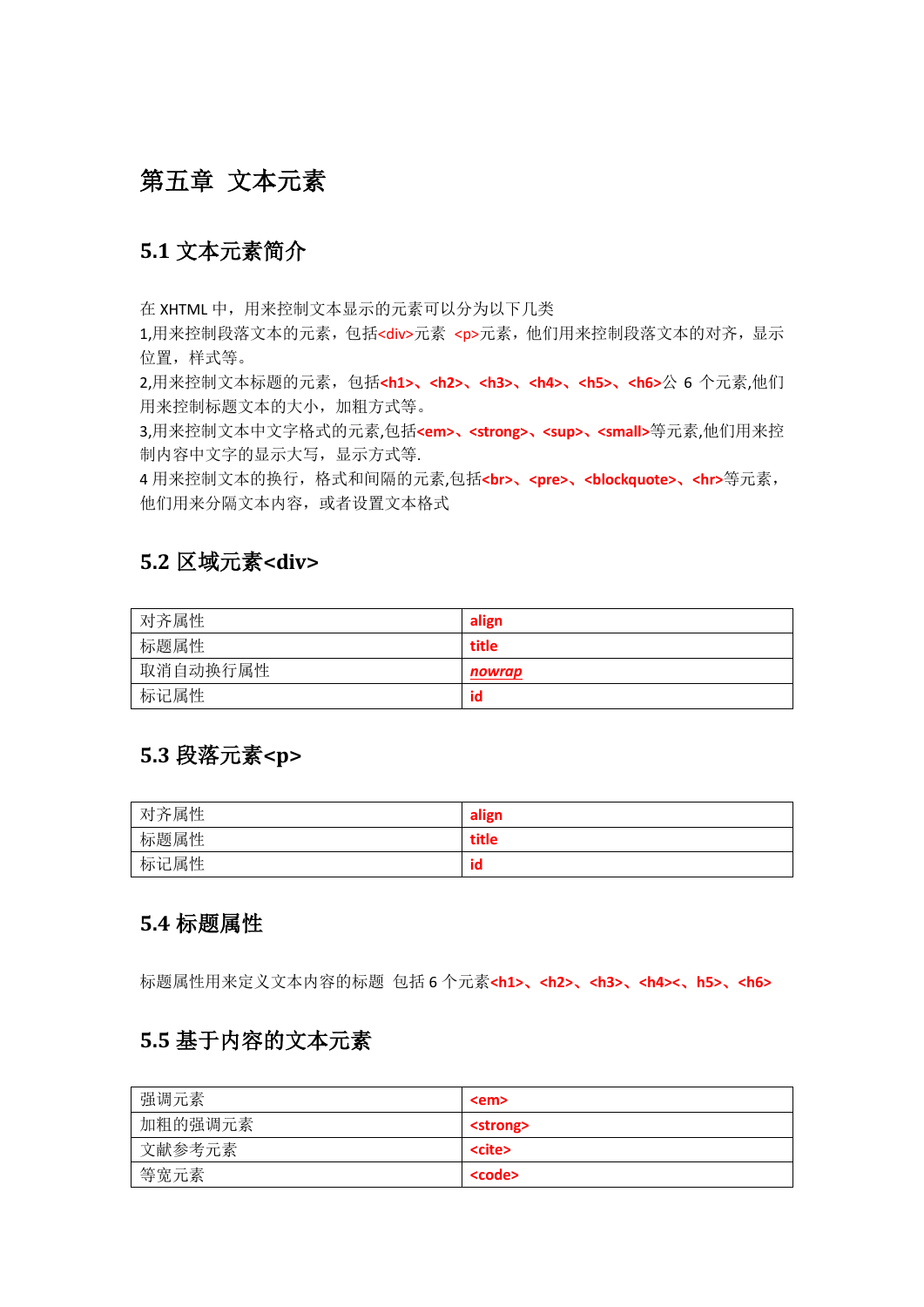| 变量显示元素 | <var></var>   |
|--------|---------------|
| 提取元素   | <samp></samp> |
| 键入文本元素 | <kbd></kbd>   |
| 术语元素   | <dfn></dfn>   |

## **5.6** 基于物理样式的文本属性

| 加粗元素   | $5$             |
|--------|-----------------|
| 放大元素   | <big></big>     |
| 缩小元素   | <small></small> |
| 斜体显示元素 | <i></i>         |
| 下标     | <sub></sub>     |
| 上标     | <sup></sup>     |
| 等宽元素   | $<$ tt $>$      |

## **5.7** 文本的间隔和布局

| 换行元素   | <br><sub>2</sub>          |
|--------|---------------------------|
| 取消换行   | <nobr></nobr>             |
| 保留格式元素 | <pre></pre>               |
| 缩进元素   | <blockquote></blockquote> |
| 引用元素   | $<$ q>                    |
| 地址元素   | <address></address>       |

## **5.8** 水平分割线元素**<hr>**

| 厚度属性 | size    |
|------|---------|
| 样式属性 | noshade |
| 宽度属性 | width   |
| 对齐属性 | align   |
| 颜色属性 | color   |

## 第六章 图像元素

## **6.1** 图像元素**<img>**

| 图像元素的路径属性  | <b>src</b> |
|------------|------------|
| 代替图片的文本属性群 | alt        |
| 图像元素的宽度属性  | width      |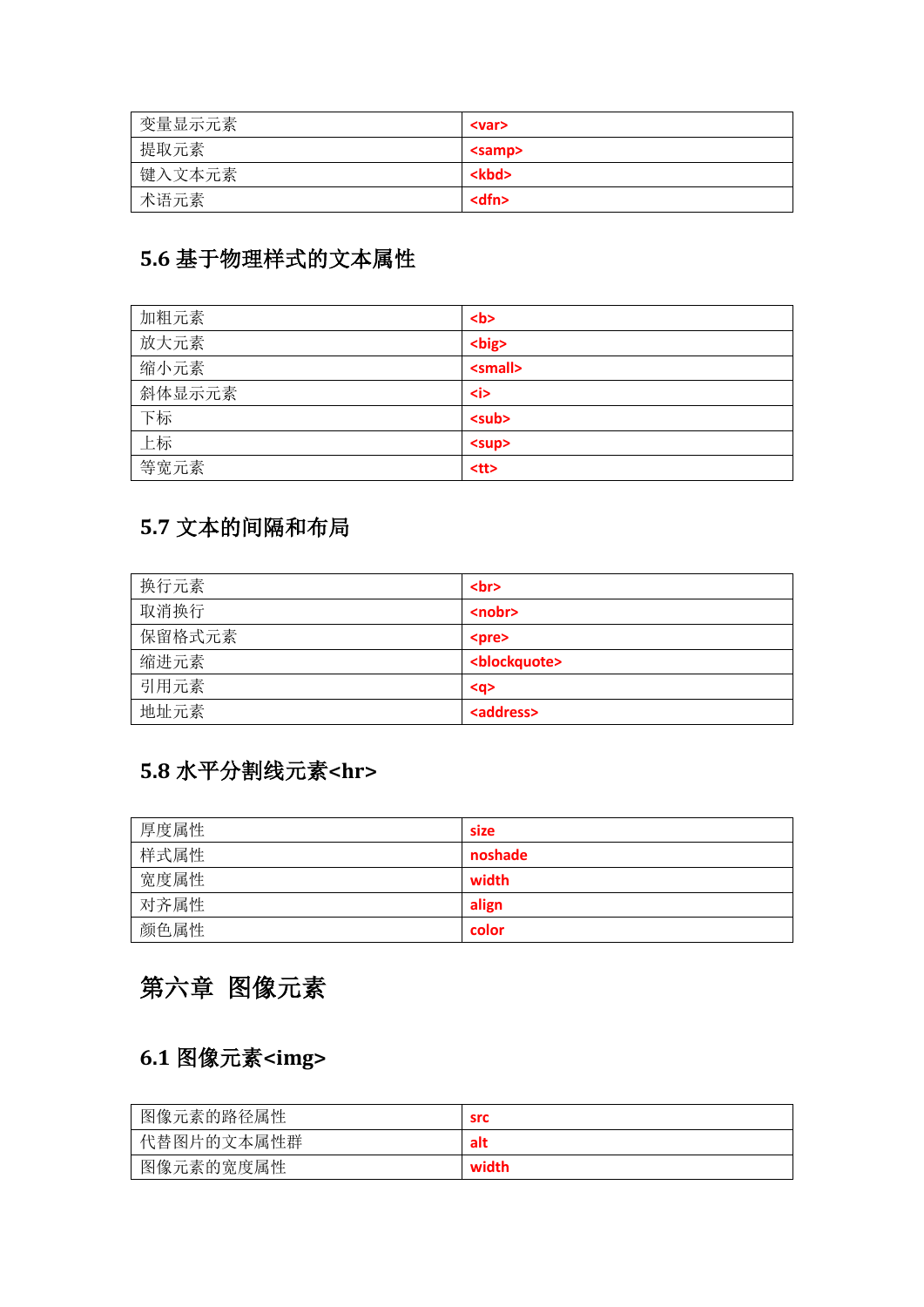| 图像元素的高度属性   | height        |
|-------------|---------------|
| 图像元素的边框属性   | border        |
| 图像元素的对齐属性   | align         |
| 图像元素的左右边距属性 | hspace        |
| 图像元素的上下边距属性 | <b>vspace</b> |

## 对齐属性 align

| 左侧对齐 | <b>left</b> |
|------|-------------|
| 右侧对齐 | right       |
| 顶端对齐 | top         |
| 中间对齐 | middle      |
| 低端对齐 | bottom      |

| 文本顶端对齐 | texttop   |
|--------|-----------|
| 中间对齐   | absmiddle |
| 基线对齐   | baseline  |
| 低端对齐   | absbottom |
| 居中对齐   | center    |

## 第七章 表格元素

## **7.1** 表格元素的基本构成

**<table>**

**<tr>**

```
 <td>表格内容</td>
```
**</tr>**

**</table>**

#### **7.2<table>**元素的属性

| 边框属性            | border           |  |
|-----------------|------------------|--|
| 宽度属性            | width            |  |
| 高度属性            | height           |  |
| 对齐属性            | align            |  |
| 背景颜色属性          | bgcolor          |  |
| 背景图片属性          | background       |  |
| 边框颜色属性          | bordercolor      |  |
| 边框暗边线属性         | bordercolordark  |  |
| 边框亮边线属性         | bordercolorlight |  |
| 单元格间距属性         | cellspacing      |  |
| 单元格补白属性         | cellspadding     |  |
| 表格单元格边框属性 rules |                  |  |
| 使用所有边框          | all              |  |
| 在行或列组中使用边框      | groups           |  |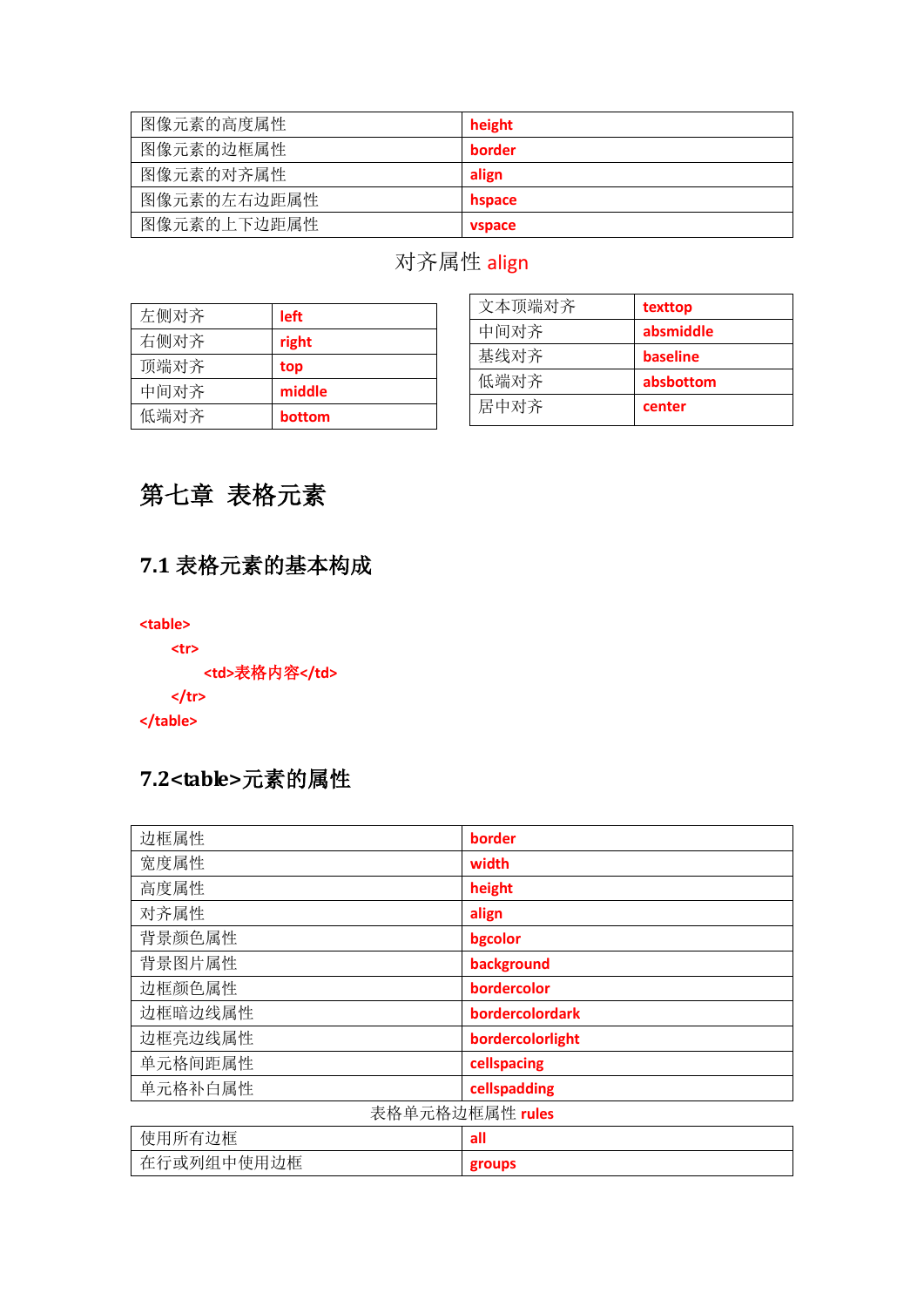| 在行之间使用边框     | rows          |  |
|--------------|---------------|--|
| 在列之间使用边框     | cols          |  |
| 表格边框属性 frame |               |  |
| 使用所有边框(默认)   | box           |  |
| 删除所有边框       | void          |  |
| 显示上边框        | above         |  |
| 显示下边框        | blow          |  |
| 显示左边框        | <b>Ihs</b>    |  |
| 显示右边框        | rhs           |  |
| 显示顶部和底部边框    | <b>nsides</b> |  |
| 显示左侧和右侧边框    | vsides        |  |

## **7.3<tr>**元素的属性

| 水平对齐属性 | align            |
|--------|------------------|
| 垂直对齐属性 | valign           |
| 背景颜色   | bgcolor          |
| 边框颜色   | bordercolor      |
| 暗边线属性  | bordercolordark  |
| 亮边线属性  | bordercolorlight |

## **7.4<td>**元素的属性

| 水平对齐属性 | align       |
|--------|-------------|
| 垂直对齐属性 | valign      |
| 背景颜色属性 | bgcolor     |
| 背景图片属性 | background  |
| 宽度属性   | width       |
| 高度属性   | height      |
| 边框属性   | bordercolor |
| 合并列属性  | colspan     |
| 合并行属性  | rowspan     |
| 同行显示属性 | nowrap      |

## **7.5** 表格中使用的其他元素

| 表格标题属性 | <caption></caption> |  |
|--------|---------------------|--|
| 表格头部属性 | <th></th>           |  |
| 表格头行属性 | <thead></thead>     |  |
| 表主体元素  | <tbody></tbody>     |  |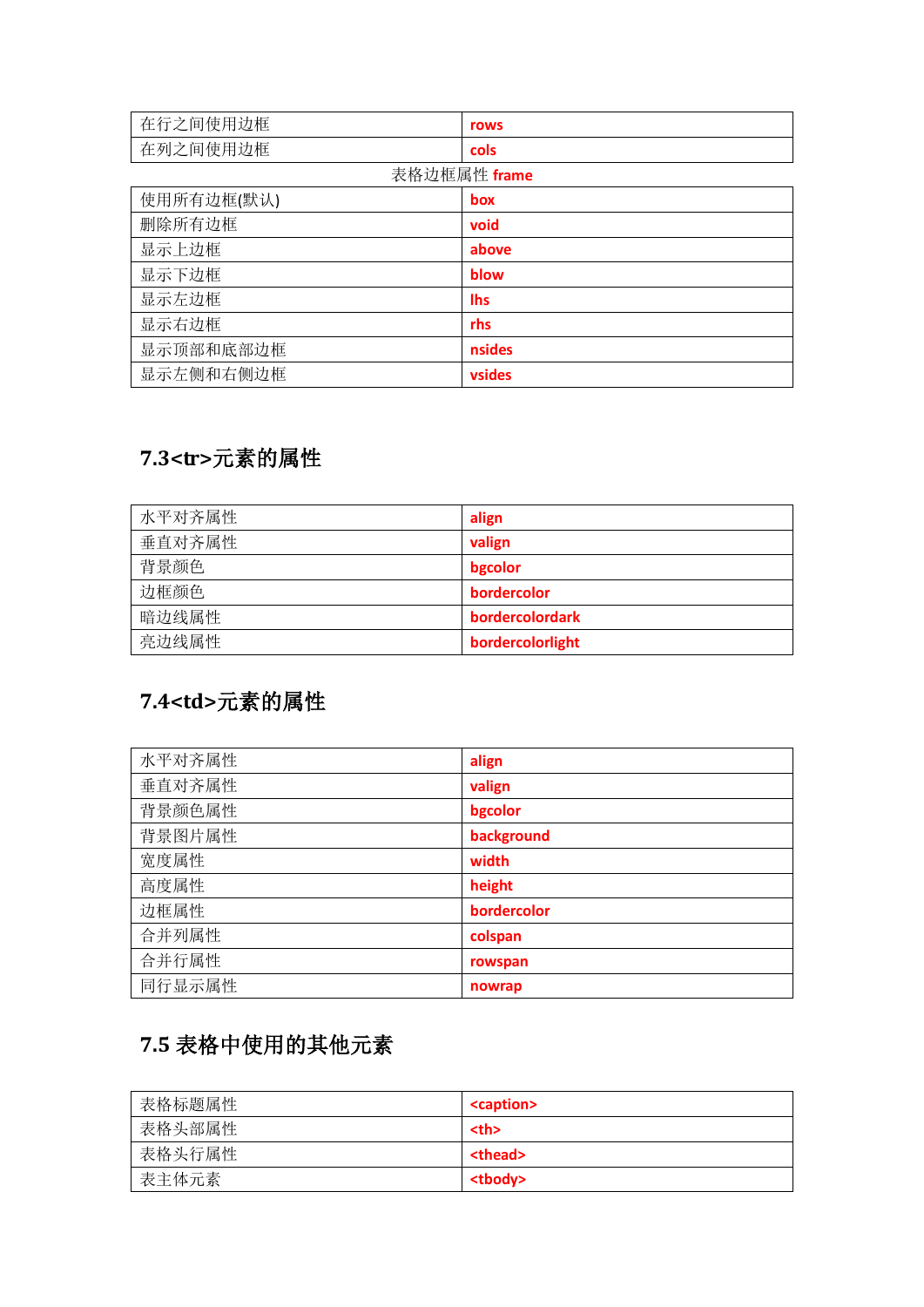## 第八章 链接元素

## **8.1** 链接元素**<a>**

| 指定路径属性   | href                      |
|----------|---------------------------|
| 显示链接目标属性 | target                    |
| 链接的热键属性  | accesskey                 |
| 激活顺序属性   | 按下 Tab 键时激活顺序<br>tabindex |

#### **8.2** 图像中的链接

| 1 为图像元素制作链接                                                     |
|-----------------------------------------------------------------|
| 2 制作图片局部链接的原理                                                   |
| 制作图片局部链接, 首先要在 <img/> 元素中调用相应的 <map>元素,这一部分是通过</map>            |
| <img/> 元素中的 usemap 属性实现的。使 usemap 属性的取值为 <map>元素中的 id 标识,</map> |
| 然后在 <img/> 元素中的 <area/> 元素中,定义链接区域的坐标和链接地址,完成图片局部链接             |
| 的制作                                                             |
| 3 创建链接区域元素 <map></map>                                          |
| 4 链接区域的名称属性 name                                                |
| 5 定义鼠标敏感区元素 <area/>                                             |
| 链接的路径属性 href nohref<br>6                                        |
| 链接的文本说明属性 alt<br>$\overline{7}$                                 |
| 鼠标敏感区坐标属性 cords<br>8                                            |
| a,矩形区域 b,圆形区域 c,多边形区域                                           |
| 鼠标敏感区形状属性 shape<br>q                                            |
| circ 或 circle 圆形 poly 或 ploygon 多边形<br>rect 或 rectangle 矩形      |

## 第九章 列表元素

## **9.1** 列表元素的分类

| 无序列表 | 使用 <ul>和<li>元素定义</li></ul>        |
|------|-----------------------------------|
| 有序列表 | 使用 <ol>和<li>元素定义</li></ol>        |
| 定义列表 | <dl>、<dt>和<dd>元素定义</dd></dt></dl> |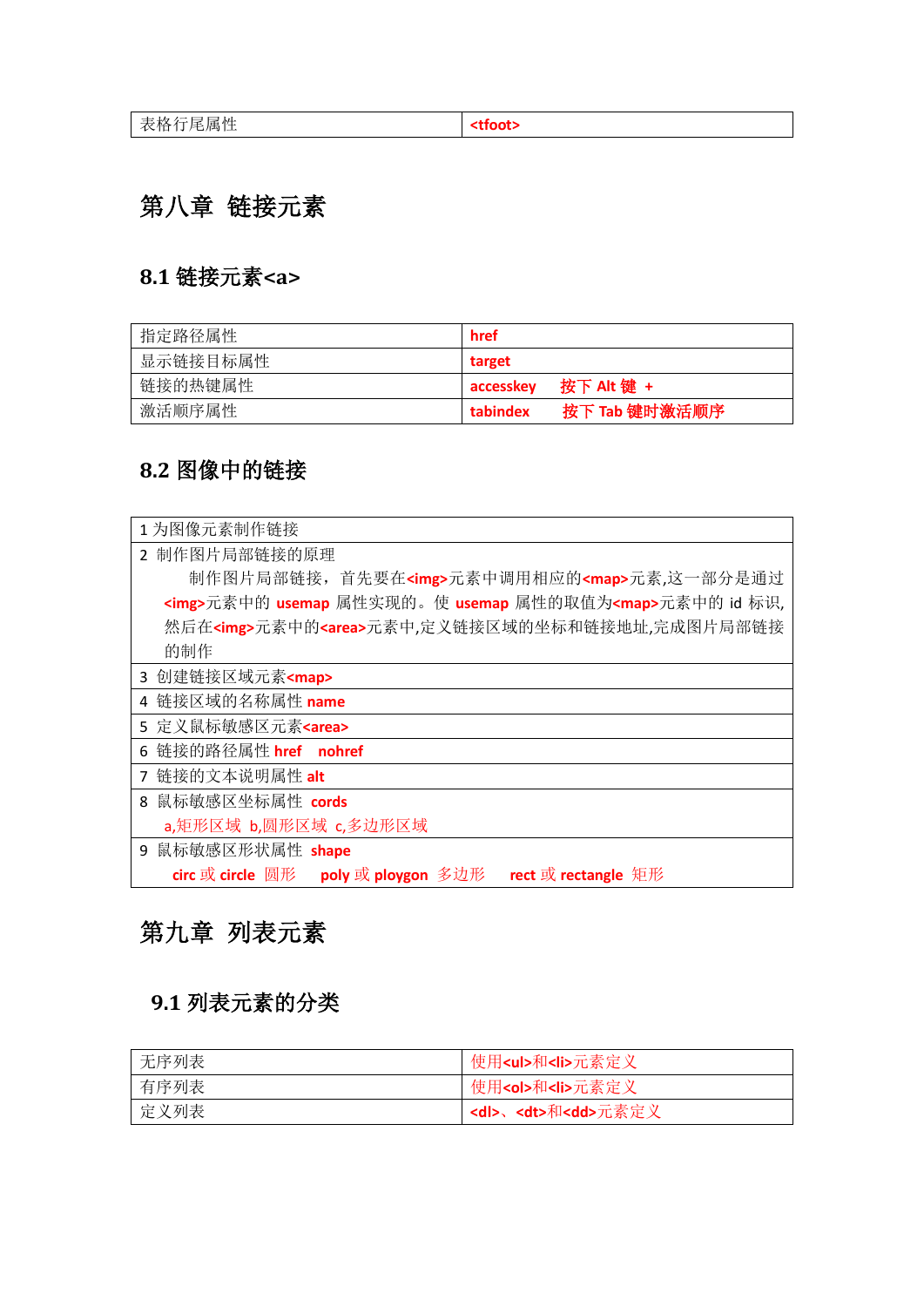#### **9.2** 无序列表元素**<ul>**

项目符号的类型属性 **type**

| disc   | 实心圆点(默认值) |
|--------|-----------|
| circle | 空心圆点      |
| square | 空心正方形     |

#### **9.3** 有序列表元素**<ol>**

| 项目符号的类型属性 typ |       | 阿拉伯数字(默认值) |
|---------------|-------|------------|
|               | A     | 大写英文字母     |
|               | а     | 小写英文字母     |
|               |       | 大写罗马数字     |
|               |       | 小写罗马数字     |
| 有序列表的起始值属性    | start |            |

#### **9.4** 列表条目元素**<li>**

| <b>.</b><br>$\overline{U}$<br>$\check{ }$<br>一一<br>≃<br>/齿1<br>≖<br>$-$ |  |
|-------------------------------------------------------------------------|--|

#### **9.5** 定义列表元素**<dl>**

定义列表元素**<dl>**用来定义类似术语或者词汇表的列表信息,其中的具体条目信息一般包括 术语(或词汇等内容)和术语解释两个部分.**<dl>**元素不使用**<li>**元素,而是使用**<dt>**、**<dd>**元素 来定义列表的内容.

| 义列表术语元素<br>一定 ) |  |
|-----------------|--|
| 定义列表条说明元素       |  |

## 第十章 表单元素

**10.1** 表单元素概述

#### **10.2** 表单元素**<form>**

| 动作(action)属性                        |  |  |
|-------------------------------------|--|--|
| 发送数据方式(method)属性 post 传输方式 get 传输方式 |  |  |
| 表单名称(name)属性                        |  |  |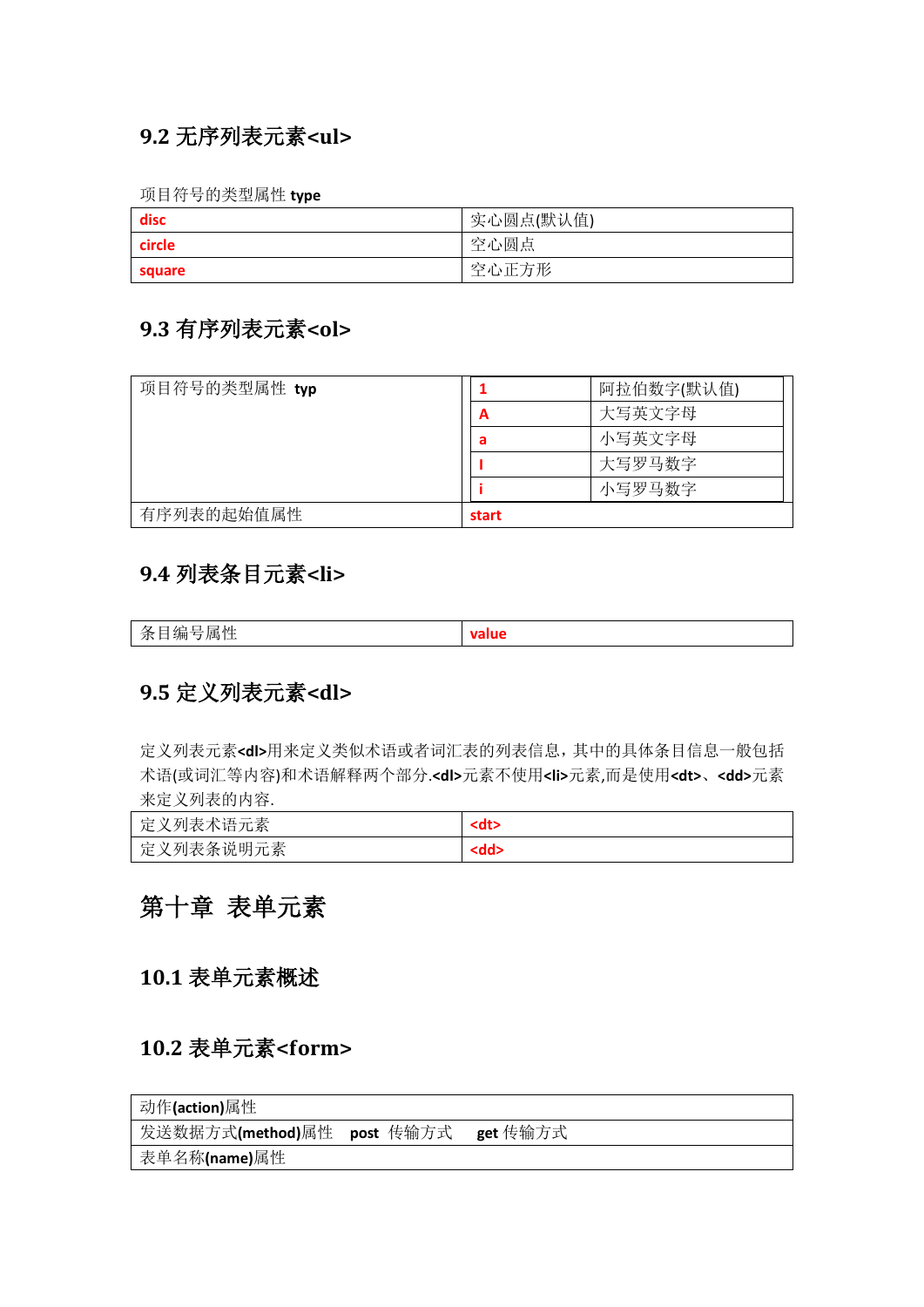#### **10.3** 表单控件属性

| 文本域  | text     |
|------|----------|
| 密码区域 | password |
| 提交按钮 | submit   |
| 复位按钮 | reset    |
| 图像按钮 | image    |
| 单击按钮 | button   |
| 复选框  | checkbox |
| 单选按钮 | radio    |
| 隐藏区域 | hidden   |

#### **10.4<input>**元素的属性

| 读属性<br>. . | readonly |
|------------|----------|
| 不可用属性      | disabled |

#### **10.5** 选择列表元素**<select>**

**<select>**元素必须和**<option>**元素一起使用

| 高度属性   | <b>size</b> |
|--------|-------------|
| 多项选择属性 | multiple    |

#### **10.6** 按钮元素**<button>**

#### **10.7** 文本区域元素**<textarea>**

| 宽度属性 | cols |
|------|------|
| 高度属性 | rows |

#### **10.8** 表单标记元素**<label>**

表单标记元素**<label>**用来定义一个关联的标记,将信息附属在表单控件上。例如,定义关联 表单的文本,当单击文本时,实现表单的选择,或者定义表单的热键等。

定义目标属性 **for**  定义目标属性 **for** 用来关联文档中相应的表单。使用 **for** 属性时,目标表单要有唯一的 **id** 标识,所以通过 for 属性可以将**<label>**元素与唯一一个表单关联,但是一个表单却可以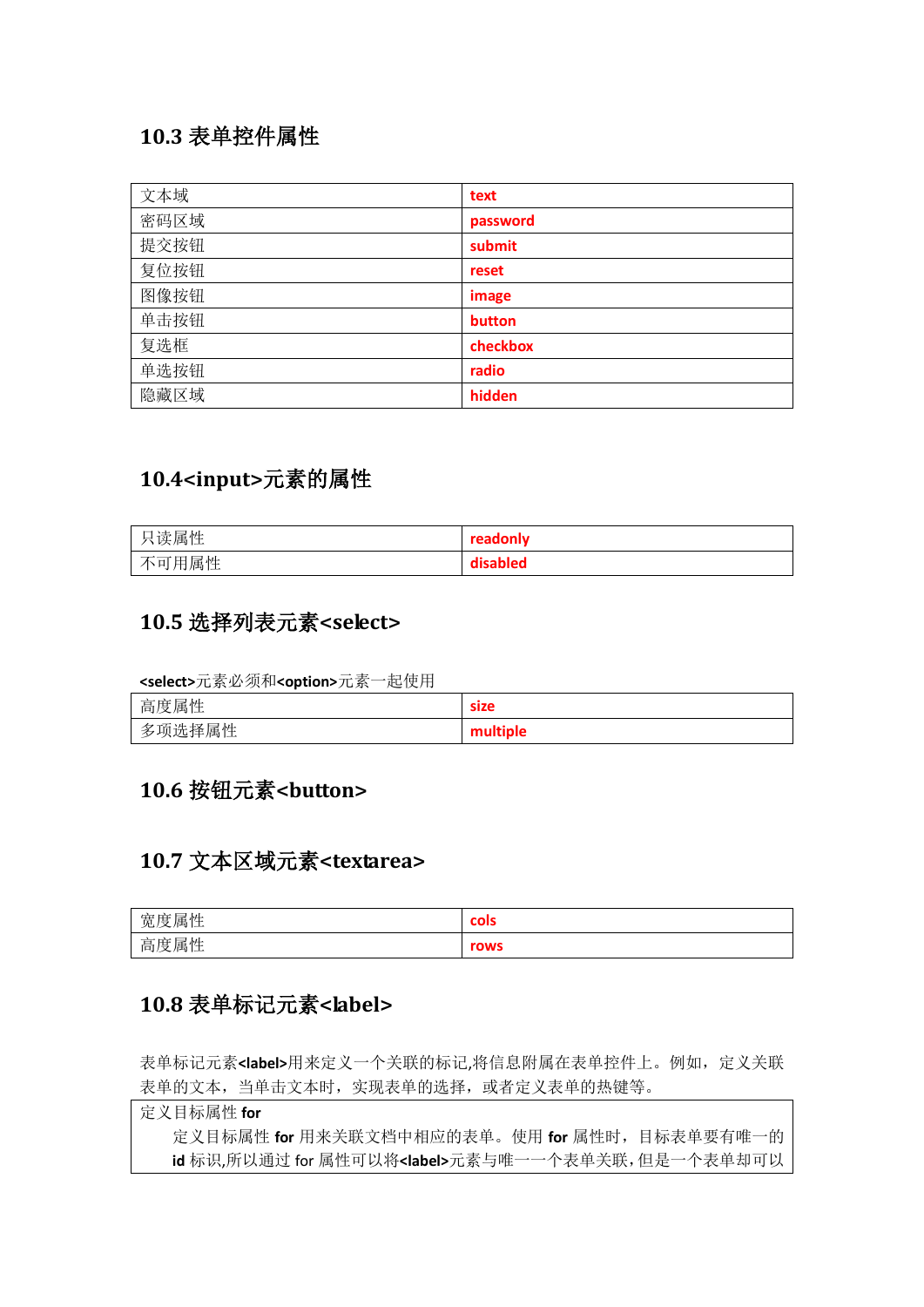关联几个**<label>**元素

定义热键**(accesskey)**属性

## 第十二章 框架元素

## **12.1** 框架集元素**<frameset>**

| 框架集元素的行属性  | rows          |     |
|------------|---------------|-----|
| 框架集元素的列属性  | cols          |     |
| 框架集元素的边框属性 | frameborder   |     |
|            | yes 或 1       | 有边框 |
|            | no 或 0<br>无边框 |     |
| 框架集的边框宽度属性 | framespacing  |     |
| 框架集的边框宽度属性 | border        |     |
| 框架集的边框颜色属性 | bordercolor   |     |

## **12.2** 框架内容元素**<frame>**

| 显示内容的路径属性 | <b>src</b>                  |         |
|-----------|-----------------------------|---------|
| 滚动条属性     | scrolling                   |         |
|           | auto                        | 自动产生滚动条 |
|           | yes                         | 总显示滚动条  |
|           | no                          | 不显示     |
| 固定尺寸属性    | noresize                    |         |
| 内容的显示位置属性 | marginheight<br>marginwidth |         |
| 边框属性      | frameborder                 |         |

## **12.3** 内联框架元素**<iframe>**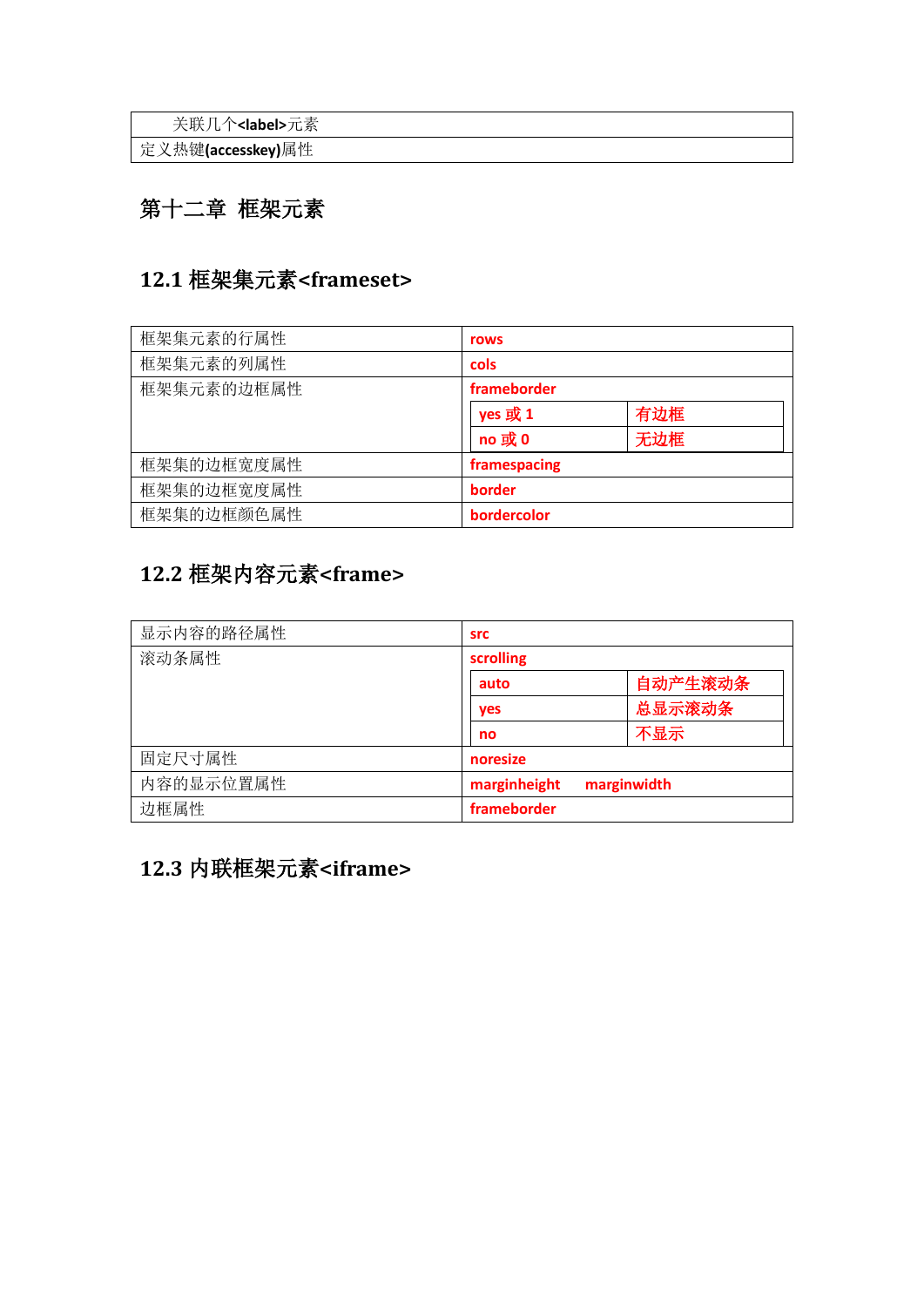## 第十三章 级联样式表基础

### **13.1** 选择符

| 通配选择符  | 通配选择符的写法是"*"              |
|--------|---------------------------|
| 类型选择符  | 如<br>div<br>p,            |
| ID 选择符 | ID 选择符的写法是使用"#"号和元素 id 属性 |
|        | 的值来定义                     |
| 类选择符   | 类选择符的写法是使用英文的""和元素中       |
|        | class 属性的值来定义             |
| 包含选择符  |                           |
| 选择符分组  |                           |

## **13.2** 使用级联样式表的方法

| 元素中直接添加样式             |  |  |
|-----------------------|--|--|
| 从页面头部 <style></style> |  |  |

### **13.3** 级联样式表的优先级

| 使用样式的优先级     | 元素中直接使用样式表的方法的优先级最    |  |
|--------------|-----------------------|--|
|              | 高, 然后是从头部调用的样式表, 最后是从 |  |
|              | 外部调用的样式表              |  |
| 类型选择符和类选择符   | 优先应用的是类选择符中定义的样式      |  |
| 类选择符和 ID 选择符 | 优先应用的是 ID 选择符中定义的样式   |  |
| 最近最优先原则      |                       |  |

## 第十四章 级联样式的属性

#### **14.1** 字体属性

| 字体的选择属性 | font-family |         |
|---------|-------------|---------|
| 字体的大小属性 | font-size   |         |
| 字体的颜色属性 | color       |         |
| 字体的样式属性 | font-style  |         |
|         | italic      | 斜体样式    |
|         | oblique     | 倾斜体字体样式 |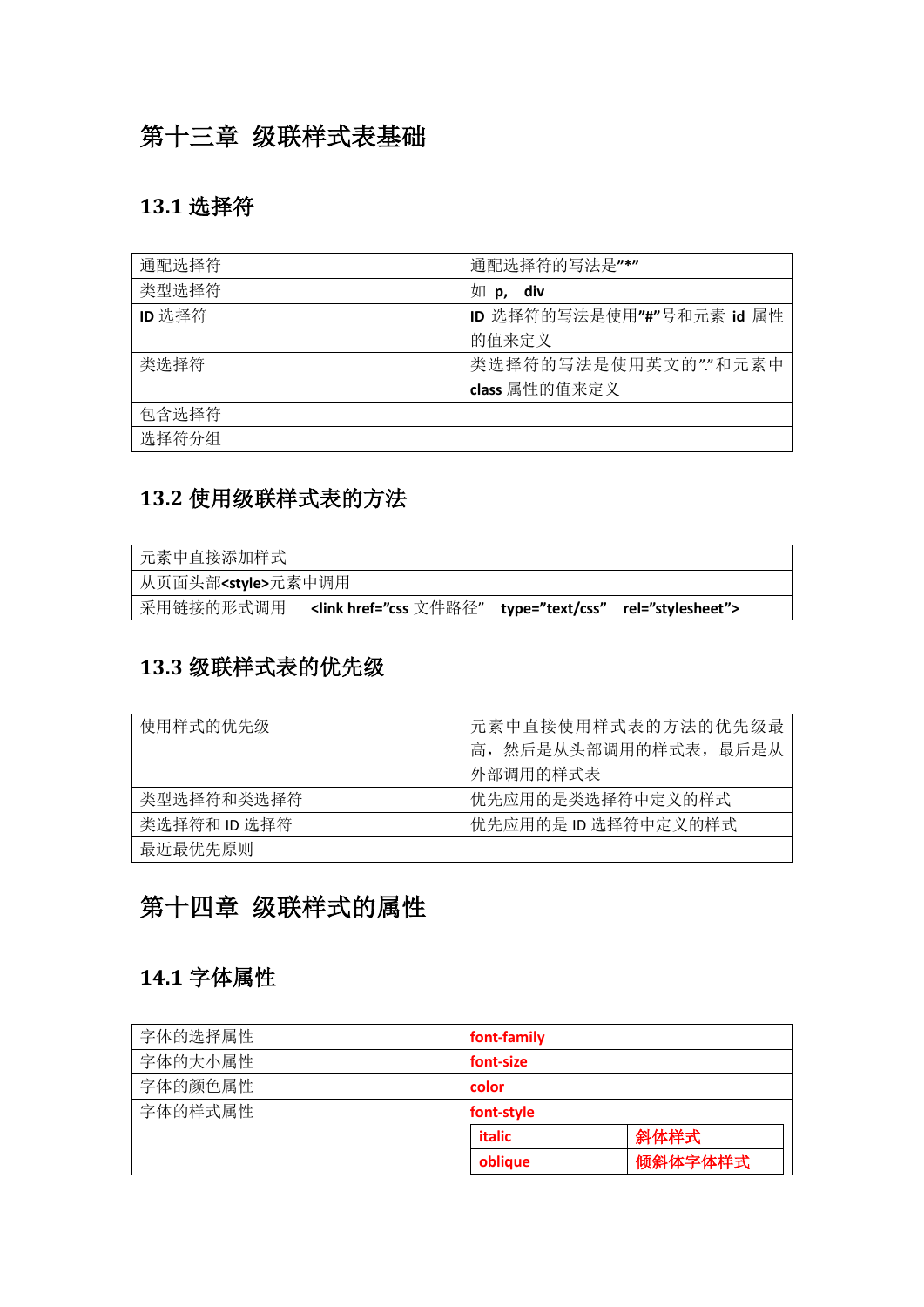| 字体的加粗属性 | font-weight      |       |
|---------|------------------|-------|
|         | bold             | 普通字体  |
|         | bolder           | 特粗体   |
|         | lighter          | 细体    |
| 字体的修饰属性 | text-decoration  |       |
|         | underline        | 下划线   |
|         | overline         | 上划线   |
|         | line-through     | 贯穿线   |
| 文本的转换属性 | text-transform   |       |
|         | uppercase        | 转换为大写 |
|         | <b>lowercase</b> | 转换为小写 |
|         | capitalize       | 首字母大写 |
| 单词间隔属性  | word-spacing     |       |
| 字母间隔属性  | letter-spacing   |       |
| 行高属性    | line-height      |       |

## **14.2** 内联区域元素**<span>**

## **14.3** 文本属性

| 文本的水平对齐属性  | text-align           |                   |  |
|------------|----------------------|-------------------|--|
|            | left                 | 左侧对齐              |  |
|            | fight                | 右侧对齐              |  |
|            | center               | 居中对齐              |  |
| 文本的垂直对齐属性  | vertical-aligh       |                   |  |
|            | top                  | 顶部对齐              |  |
|            | bottom               | 底部对齐              |  |
|            | middle               | 居中对齐              |  |
| 文本的缩进属性    | text-indent          |                   |  |
| 文本的排版属性    | layout-flow          |                   |  |
|            | horizontal           | 从左向右              |  |
|            | vertical-ideographic | 从上向下              |  |
| 文本的书写方向属性  | writing-mode         |                   |  |
|            | $tb$ - $rl$          | 从上向下,从左向右         |  |
|            | $Ir$ -t $b$          | 从左向右,从上向下         |  |
| 文本流的方向属性   | direction            |                   |  |
|            | rtl                  | 从右向左              |  |
|            | ltr                  | 从左向右              |  |
| 文本流的方向附加属性 | <b>Unicode-bidi</b>  |                   |  |
|            | embed                | 附加层隐士排列           |  |
|            | bidi-override        | 按照 direction 属性排列 |  |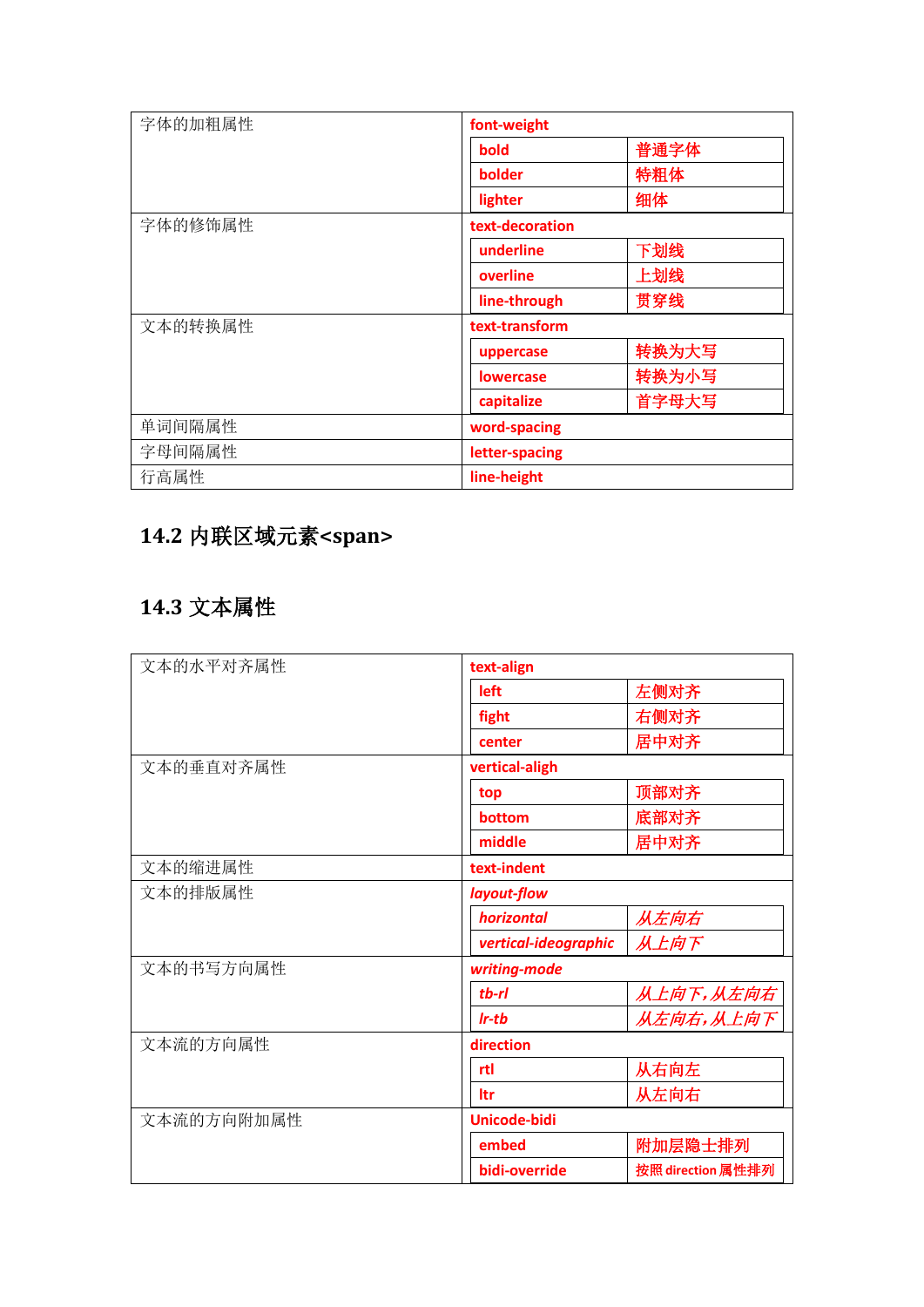| 文本换行属性 | word-break  |            |  |
|--------|-------------|------------|--|
|        | break-all   | 文本可以从单词内断开 |  |
|        | keep-all    | 保持文本的常规换行  |  |
| 文本空白属性 | white-space |            |  |
|        | pre         | 保持源文件格式    |  |
|        | nowrap      | 同行显示       |  |

## **14.4** 背景属性

| 背景颜色属性    | background-color             |           |
|-----------|------------------------------|-----------|
| 背景图片属性    | url(路径名)<br>background-image |           |
| 背景图片重复性   | background-repeat            |           |
|           | no-repeat                    | 不重复       |
|           | repeat-x                     | 水平重复      |
|           | repeat-y                     | 垂直重复      |
| 背景图片位置属性  | background-position          |           |
|           | top                          | 顶部显示      |
|           | bottom                       | 底部显示      |
|           | center                       | 居中显示      |
|           | left                         | 左侧显示      |
|           | right                        | 右侧显示      |
| 背景图片的附件属性 | background-attachment        |           |
|           | scroll                       | 背景图片随页面滚动 |
|           | fixed                        | 背景图片固定    |

## **14.5** 宽度和高度属性

| 宽度属性 | width  |
|------|--------|
| 高度属性 | height |

## **14.6** 补白属性

| 上侧补白属性 | padding-top    |
|--------|----------------|
| 右侧补白属性 | padding-right  |
| 下侧补白属性 | padding-bottom |
| 左侧补白属性 | padding-left   |

## **14.7** 边框属性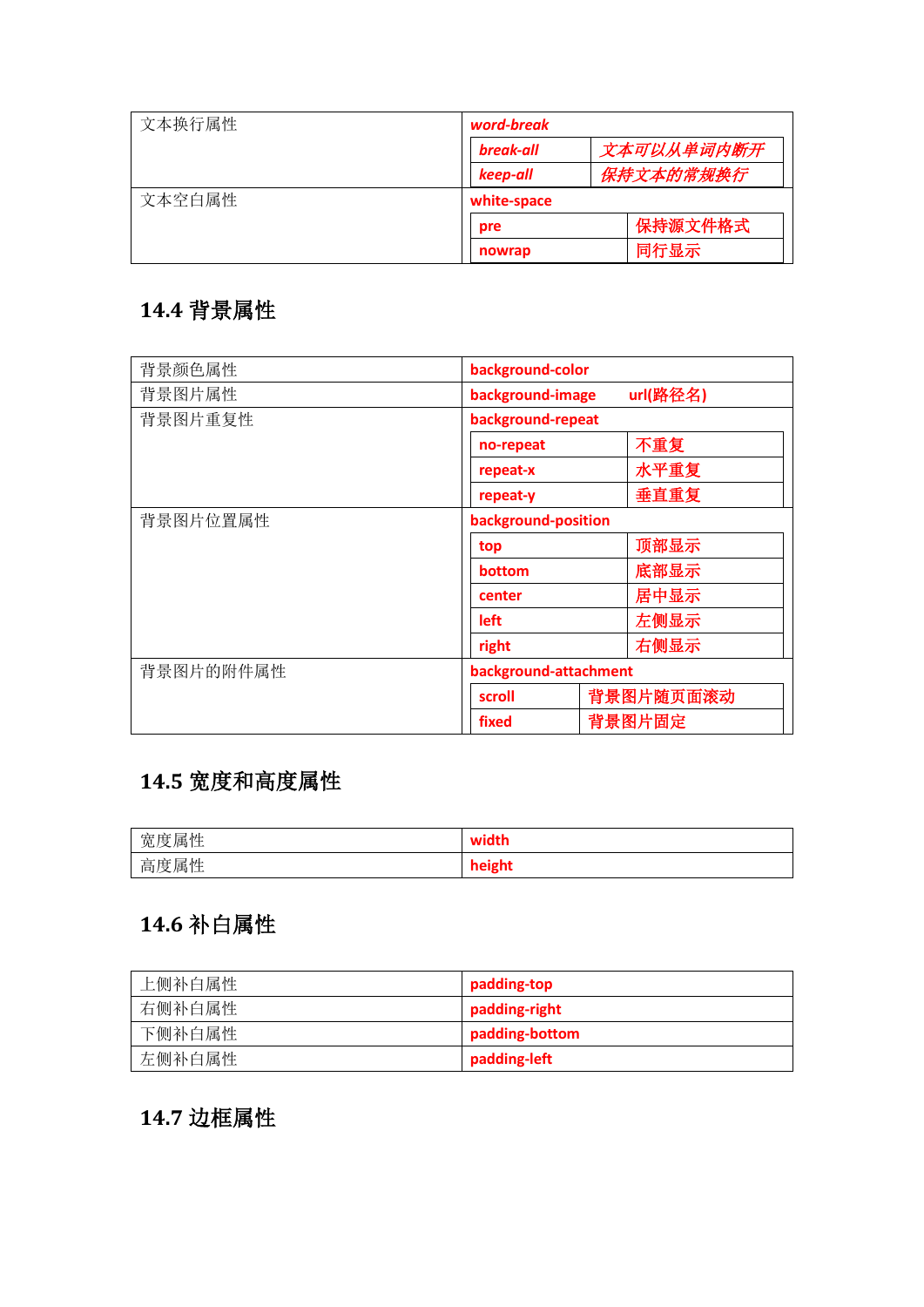| 边框样式属性 | border-style |       |
|--------|--------------|-------|
|        | hidden       | 隐藏边界  |
|        | dotted       | 点线    |
|        | dashed       | 虚线    |
|        | solid        | 实线    |
| 边框宽度属性 | border-width |       |
|        | medium       | 默认值   |
|        | thin         | 细于默认值 |
|        | thick        | 粗于默认值 |
| 边框颜色属性 | border-color |       |

## **14.8** 边界属性

| 顶部边界属性 | margin-top    |
|--------|---------------|
| 右部边界属性 | margin-right  |
| 底部边界属性 | margin-bottom |
| 左部边界属性 | margin-left   |

## **14.9** 定位属性

| 定位方式属性 | position               |      |
|--------|------------------------|------|
|        | static                 | 默认定位 |
|        | absolute               | 绝对定位 |
|        | relative               | 相对定位 |
|        | fixed                  | 固定定位 |
| 边偏移属性  | right<br>bottom<br>top | left |
| 层叠定位属性 | z-index                |      |

## **14.10** 布局属性

| 浮动属性   | float                       |  |                 |
|--------|-----------------------------|--|-----------------|
|        | none                        |  | 元素不浮动           |
|        | left<br>right               |  | 元素浮动在左面         |
|        |                             |  | 元素浮动在右面         |
| 清除浮动属性 | clear<br>不允许左侧有浮动元素<br>left |  |                 |
|        |                             |  |                 |
|        | right                       |  | 不允许右侧有浮动元素      |
|        | both                        |  | 不允许两侧有浮动元素      |
| 超出内容属性 | over-flow                   |  |                 |
|        | auto                        |  | 当内容大于元素大小时显示滚动条 |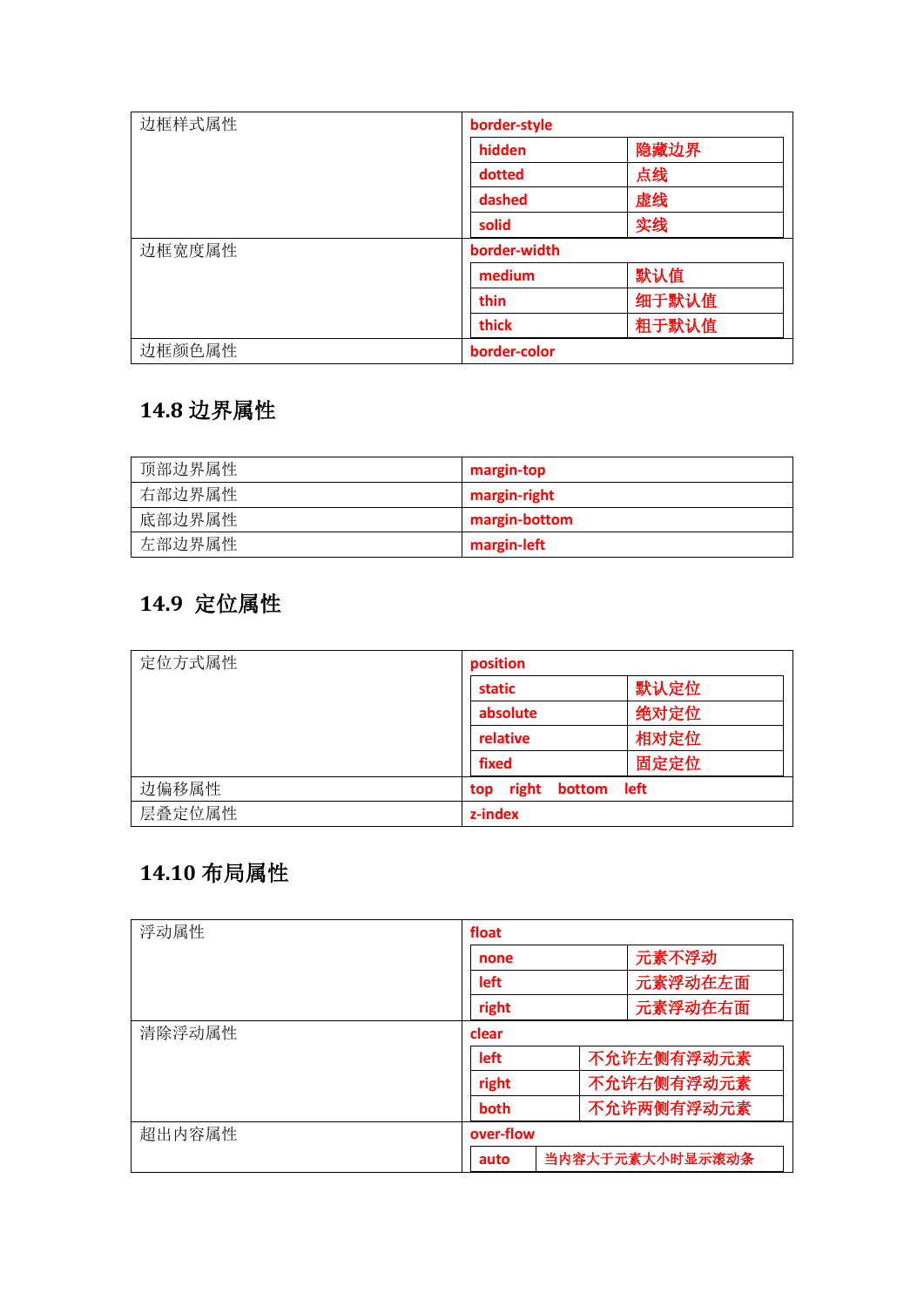|          | visible    | 不裁剪内容也不显示滚动条 |
|----------|------------|--------------|
|          | hidden     | 裁剪内容 不显示滚动条  |
|          | scroll     | 总是显示滚动条      |
| 定义显示方式属性 | display    |              |
|          | block      | 块元素方式显示      |
|          | inline     | 内联元素方式显示     |
|          | none       | 隐藏元素         |
|          | list-item  | 列表方式显示       |
| 显示属性     | visibility |              |
|          | visible    | 元素可见         |
|          | hidden     | 元素隐藏         |
|          | collapse   | 隐藏表格的行或列     |

## **14.11** 列表属性

| 列表样式属性      | list-style-type     |            |
|-------------|---------------------|------------|
|             | disc                | 实心圆点       |
|             | square              | 实心方块       |
|             | decimal             | 阿拉伯数字      |
|             | lower-roman         | 小写罗马数字     |
|             | upper-roman         | 大写罗马数字     |
|             | lower-alpha         | 小写英文字母     |
|             | upper-alpha         | 大写英文字母     |
|             | none                | 不使用项目符号    |
| 替换项目符号的图片属性 | list-style-image    |            |
| 列表文本排列属性    | list-style-position |            |
|             | inside              | 项目符号处于文本内部 |
|             | outside             | 项目符号处于文本外部 |

## **14.12** 光标显示属性 **cursor**

| crosshair | 显示为"十"字的形状          |
|-----------|---------------------|
| default   | 显示为"箭头"的形状          |
| hand      | 显示为"手"的形状           |
| move      | 显示为有 4 个方向的"十字箭头"形状 |
| text      | 显示如大写字母"I"的形状       |

## **14.13** 链接属性

| $\rightarrow$<br>∸<br>. .<br>$-$<br>$\sqrt{ }$<br>. .<br>$\cdots$ | . .<br> |
|-------------------------------------------------------------------|---------|